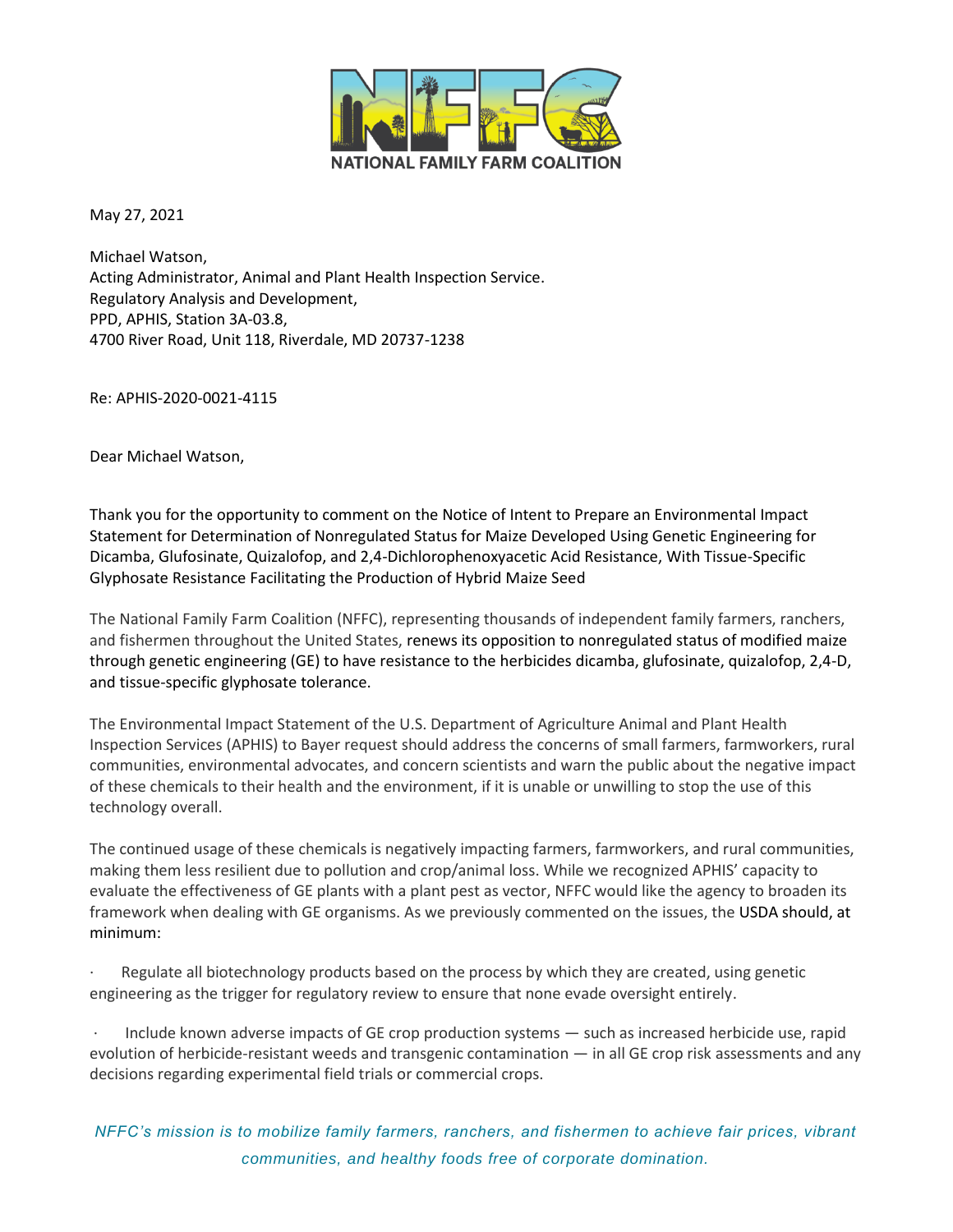

· Enact robust, broad, adaptive regulations that detect, assess, and affirmatively regulate and restrict GE crops to prevent (not merely mitigate) their adverse impacts, including transgenic contamination, the creation of herbicide-resistant weeds, and increased herbicide use and drift.

· Actively monitor, assess, and prevent harmful impacts of GE crop production systems on farmers' livelihoods, rural communities' health, and the environment, including non-target organisms.

Our opposition to GE crops coincides with the 2016 report of the U.S. Government Accountability Office's report (USGAO, 2016) which noted in their recommendations for Executive Action:

"The Secretary of Agriculture should direct the Administrator of the Animal and Plant Health Inspection Service (APHIS) to develop a timeline, with milestones and interim steps, for updating its existing regulations to cover GE crops developed with alternative technologies that either do not use plant pests or use plant pests but do not result in plant pest deoxyribonucleic acid in the crop developed.

To improve USDA's ability to better understand the economic impacts of unintended mixing [i.e., contamination] of GE and other crops, the Secretary of Agriculture should direct the Administrator of NASS to include producers, growing identity-preserved crops, in addition to organic producers in USDA's survey efforts."

There is a long list of proven concerns with the health and environmental impact of each of the chemicals for which the Bayer corporation is requesting relaxation of APHIS oversight. Meanwhile, the stance of the international science and policy community is to phase out these dangerous compounds and their long-term unsustainable models of production. "Under certain conditions -that is, with good management practices, particular crop types and growing conditions- organic systems can… match conventional yields" (Sufert et al. 2012).

Some studies suggest that climate change will lead to increased pesticide usage (Zhang et al. 2018), but it is precisely conventional agriculture practices that are significant producers of CO2; multiple studies comparing conventional and organic production had demonstrated the efficiency of organic over conventional regarding CO2 emissions (Arunrat et al 2021; Goh 2011; Ronga et al. 2018). The U.S. Government at large should phase out these chemicals, not encourage or appease the agrochemical industry by conceding to their efforts of marketing their seeds as a panacea.

Even by the most conservative estimates small farmers (<4.9 acres globally) produce between 30-34% of the food supply with the most diverse number of fruits and vegetables in our tables, while farms over 2,470 acres have the greatest proportion of post-harvesting lost (Ricciardi et al. 2018). The design of GE crops is not a solution for sustainability but a risk factor for producers and the agricultural system.

"Dicamba, an old generation toxic herbicide, was given new life as Xtendimax due to the failure of Monsanto's Roundup herbicide. It is still toxic, still drift-prone and still damaging to non-target crops. Clearly in the eyes of EPA regulators, corporate profit is more important than the health of farmers, farm workers, consumers or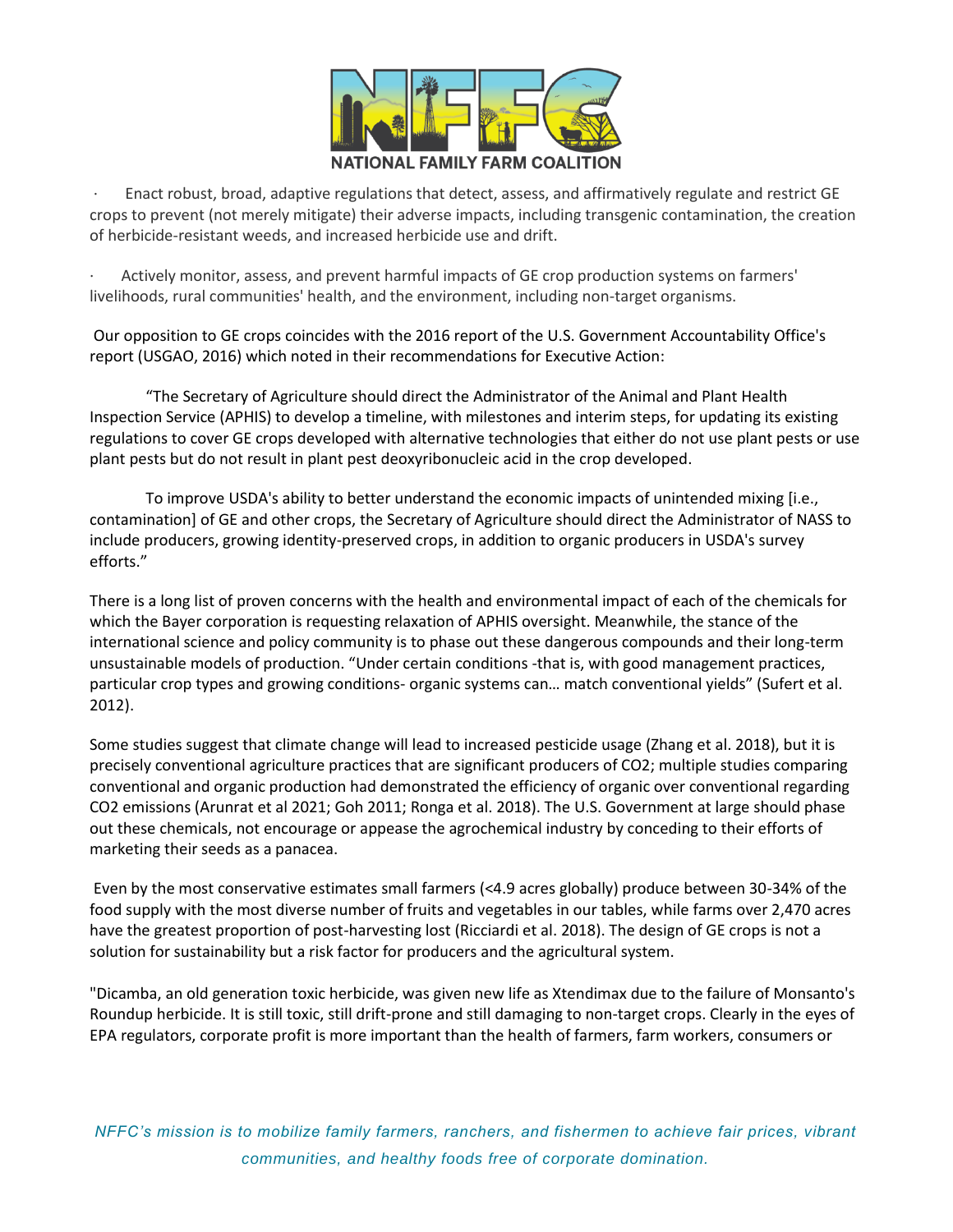

damage to the environment," said Jim Goodman, organic Wisconsin farmer and NFFC board president, representing Family Farm Defenders.

Glufosinate, as in the past Glyphosate and Dicamba, starts to be ineffective against some of the weed it pretended to control (AgWeb, 2021) and as in the case of its predecessors is still toxic, still drift-prone and still damaging to non-target crops. Organic maize is a growing tendency in the European Union not just because it is a viable alternative, but because it is sustainable and of good quality (Sonea, 2020), there is no reason other than the economic leverage of the agrochemical industry to weaken regulations in countries where governments do not put the public health as its main priority.

Recurrent and non-judicial use may lead to soil residues, phytotoxicity and adverse consequences on subsequent crops, non-targets organisms and environment eventually leading to human peril (Janaki et al. 2015). Among a handful set of studies analyzing soil chemical residues in fields treated with Quizalofop P-ethyl (Qu 2020, Wang 2020) all samples shown the chemical even weeks after harvesting season; the studies, however, fail to look at the long-time effects of soil nutrients, the differences on crop switching (if even possible), or the residue in near fields.

In the most recent report of the US DHHS Agency for Toxic Substances and Disease Registry (2020) the agency reported wide traces of 2,4-D herbicides in farmers, farmworkers, and even the general population. Exposure to 2,4-D itself and to myriad "inert" ingredients contained in 2,4-D products have been linked to many health harms (NCAP, 2005).

The premise of conventional agriculture is that it is necessary to provide for a growing demographic and deal with challenging climate change effects; some detractors even suggest that organic agriculture is overrated (Tal, 2018). It is a fact that, even before the COVID-19 pandemic, the global population was leveling off and even decreasing in some regions (Piesse, 2020) while as we mentioned conventional agriculture is to blame for bigger carbon emissions, finally "hunger is caused by poverty and inequality, not scarcity. For the past two decades, the rate of global food production has increased faster than the rate of global population growth. The world already produces more than 1 % times enough food to feed everyone on the planet. That's enough to feed 10 billion people, the population peak [we expect](http://esa.un.org/wpp/Other-Information/Press_Release_WPP2010.pdf) by 2050" (Holt-Gimenez, 2014).

NFFC demands that USDA should use its authority to strengthen, not weaken, its rules to regulate GE crops for their on-the-ground impacts; to prevent harm to farmers, workers, their families, and their communities; and to protect the public at large. Based on these considerations we opposed nonregulated status of modified maize through genetic engineering (GE) to have resistance to the herbicides dicamba, glufosinate, quizalofop, 2,4-D, and tissue-specific glyphosate tolerance.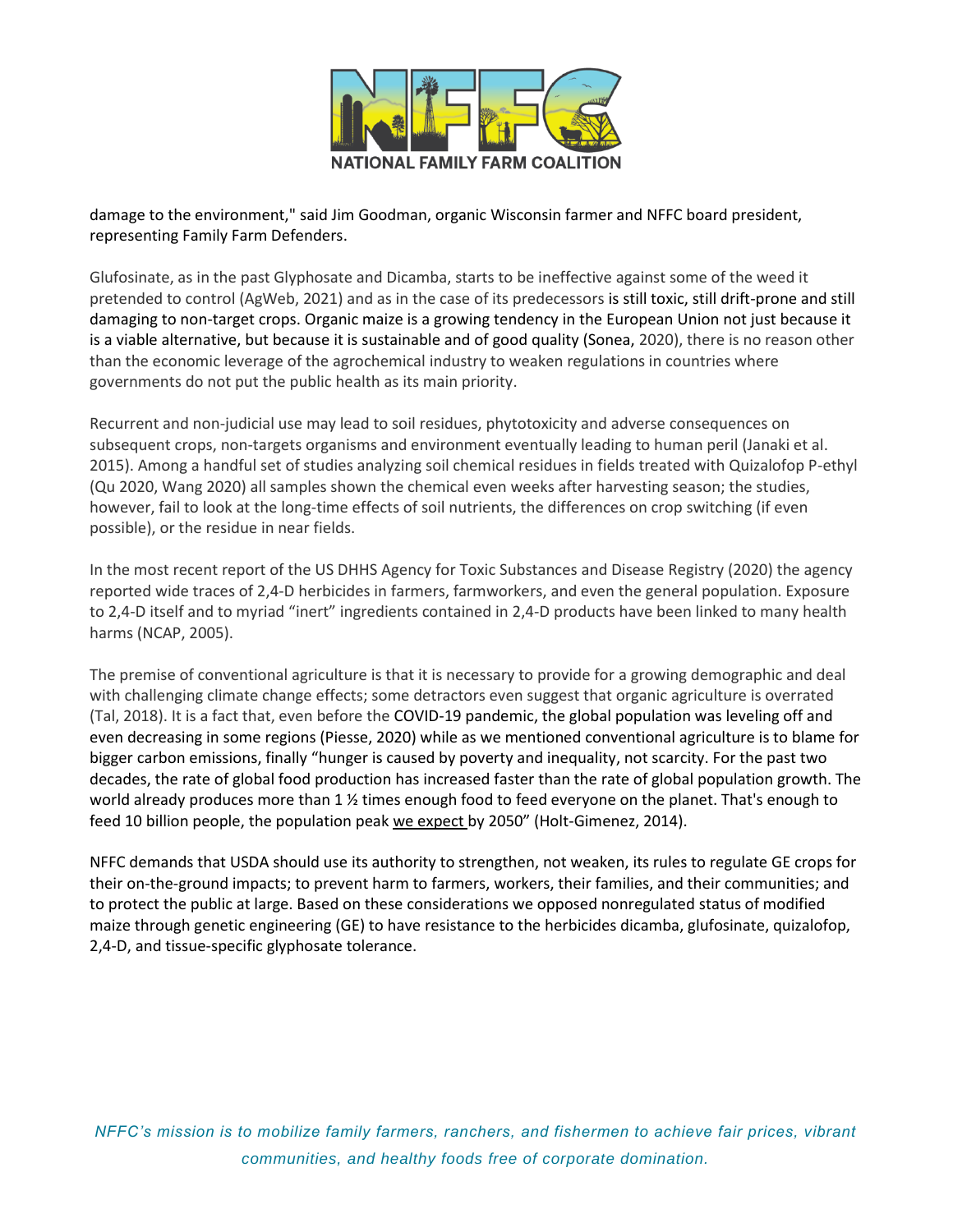

## **References**

AgWeb, (2021), Glufosinate Resistance Confirmed on U.S. Farmlan[d](https://www.agweb.com/news/crops/crop-production/glufosinate-resistance-confirmed-us-farmland) <https://www.agweb.com/news/crops/crop-production/glufosinate-resistance-confirmed-us-farmland> Access on 5/26/2020

Arunrat, N., Sereenonchai, S., & Wang, C. (2021). Carbon footprint and predicting the impact of climate change on carbon sequestration ecosystem services of organic rice farming and conventional rice farming: A case study in Phichit province, Thailand. *Journal of Environmental Management*, 289, 112458[.](https://www.sciencedirect.com/science/article/pii/S030147972100520X) <https://www.sciencedirect.com/science/article/pii/S030147972100520X> Access on 5/28/2020

ATSDR, (2020), Toxicological Profile for 2,4-Dichlorophenoxyacetin (2,4-D[\)](https://www.atsdr.cdc.gov/toxprofiles/tp210.pdf) <https://www.atsdr.cdc.gov/toxprofiles/tp210.pdf> Access on 5/27/2020

Holt-Gimenez, E. (2014), We Already Grow Enough Food For 10 Billion People -- and Still Can't End Hunger/ HuffPost Blog December 18, 2014 [https://www.huffpost.com/entry/world-hunger\\_b\\_1463429](https://www.huffpost.com/entry/world-hunger_b_1463429) Access on 5/28/2020

Janaki P, Sharma Neelam, Chinnusamy C, Sakthivel N and Nithya C. (2015). Herbicide residues and their management strategies in Indian, *Journal of Weed Science* 47(3): 329–344. [https://isws.org.in/IJWSn/File/2015\\_47\\_Issue-3\\_329-344.pdf](https://isws.org.in/IJWSn/File/2015_47_Issue-3_329-344.pdf) Access on 5/28/2020

Northwest Coalition for Alternatives to Pesticides/NCAP, 2005, 2,4-D Herbicide Factshee[t](http://www.panna.org/sites/default/files/24D-factsheet.pdf) <http://www.panna.org/sites/default/files/24D-factsheet.pdf> Access on 5/26/2020

Plesse, M. (2020). Global Food and Water Security in 2050: Demographic Change and Increased Demand. Future Directions International. [https://www.futuredirections.org.au/wp-content/uploads/2020/02/Global-](https://www.futuredirections.org.au/wp-content/uploads/2020/02/Global-Food-and-Water-Security-in-2050-Demographic-Change-and-Increased-Demand.pdf)[Food-and-Water-Security-in-2050-Demographic-Change-and-Increased-Demand.pdf](https://www.futuredirections.org.au/wp-content/uploads/2020/02/Global-Food-and-Water-Security-in-2050-Demographic-Change-and-Increased-Demand.pdf) Access on 5/27/2020

Qu, J., Tang, H., & Cao, D. (2020). Determination of Residues of Quizalofop-p-ethyl and Its Metabolite in Adzuki Bean and Soil. *Food Science and Technology Research*, *26*(5), 633-642[.](https://www.jstage.jst.go.jp/article/fstr/26/5/26_633/_article/-char/ja/) [https://www.jstage.jst.go.jp/article/fstr/26/5/26\\_633/\\_article/-char/ja/](https://www.jstage.jst.go.jp/article/fstr/26/5/26_633/_article/-char/ja/) Access on 5/27/2020

Ricciardi, V., Ramankutty, N., Mehrabi, Z., Jarvis, L., & Chookolingo, B. (2018). How much of the world's food do smallholders produce? *Global Food Security*, 17, 64-72.

Ronga, D., Gallingani, T., Zaccardelli, M., Perrone, D., Francia, E., Milc, J., & Pecchioni, N. (2019). Carbon footprint and energetic analysis of tomato production in the organic vs the conventional cropping systems in Southern Italy. *Journal of Cleaner Production*, 220, 836-845. <https://www.sciencedirect.com/science/article/abs/pii/S0959652619305001> Access on 5/27/2020